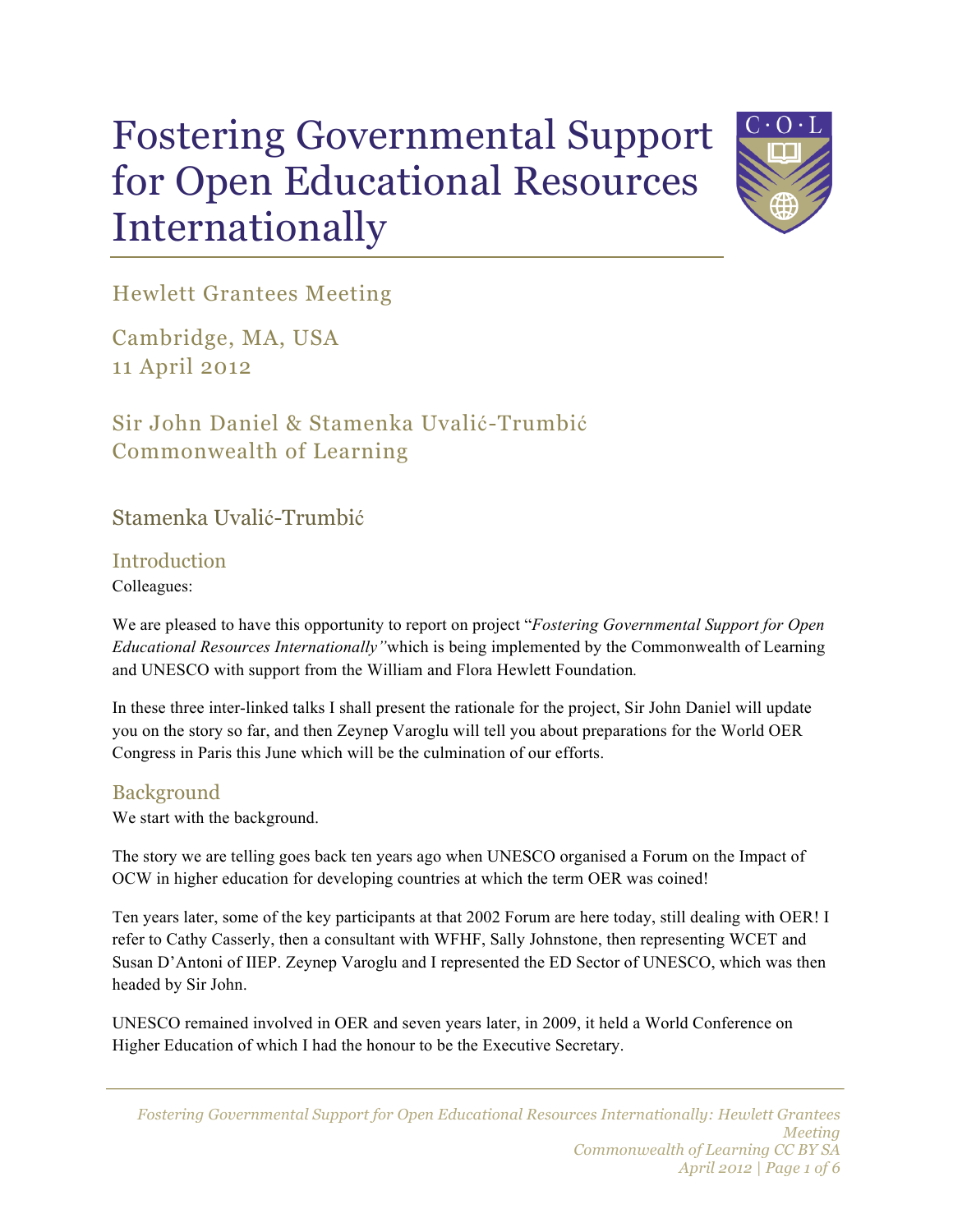The conference brought together close to 2,000 participants representing higher education worldwide and its Communiqué it urged governments to give more attention to the roles of ICT and OER.

There was a general feeling at the time that, despite all the enthusiasm and idealism in the OER movement, its impact remained limited to the grassroots level. In 2009 it was easy to get the impression that the Open Educational Resources community had become, paradoxically, a somewhat closed group of enthusiastic producers of OER with much less attention to their crucial value, which is their re-use, adaptation and re-purposing.

For those who were there, one of the memorable moments of the 2009 Conference was a robust exchange about Open Educational Resources between two South Africans. Professor Brenda Gourley, then Vice-Chancellor of the UK Open University, explained how the UKOU was making much of its course material available as OER on its OpenLearn website.

However, Professor Barney Pityana, then Principal of UNISA, asked if OER were not potentially a form of neo-colonialism, with the north pushing its intellectual products at the south. This was one occasion when flagging a potential problem early may have helped the world to avoid it.

Following the discussions of OER at the World Conference on Higher Education, later that year a resolution was presented at UNESCO's General Conference, requesting it to promote OER further, and arguing that the time was now ripe to bring OER to the attention of politicians.

UNESCO and COL took up this challenge with a project called *Taking OER Beyond the OER Community: Policy and Capacity for Developing Countries,* led by UNESCO's Zeynep Varoglu and COL's Trudi van Wyk. It was funded by COL and UNESCO with a contribution of \$50,000 from the US Delegation to UNESCO.

The project took us through 2010 and 2011 and achieved some useful outcomes.

We held nine workshops on OER for education leaders in Africa and Asia along with three online forums and a policy forum in Paris. Taken together these workshops reached hundreds of decision makers from many countries, most of whom previously had only a vague idea of OER and their potential.

Following the advice from those meetings UNESCO and COL produced two documents late last year which you can download from the websites: *A Basic Guide to OER* and *Guidelines for OER in Higher Education*.

All this laid the foundations for the current project.

## This Project

Last summer the Hewlett Foundation offered COL a grant to team up with UNESCO in order to foster more support for OER among governments. This reflected a growing belief that OER would not enter the educational mainstream unless governments were made more aware of their potential and established policies to support their development, use and adaptation.

This is why the project is called *Fostering Governmental Support for OER Internationally*.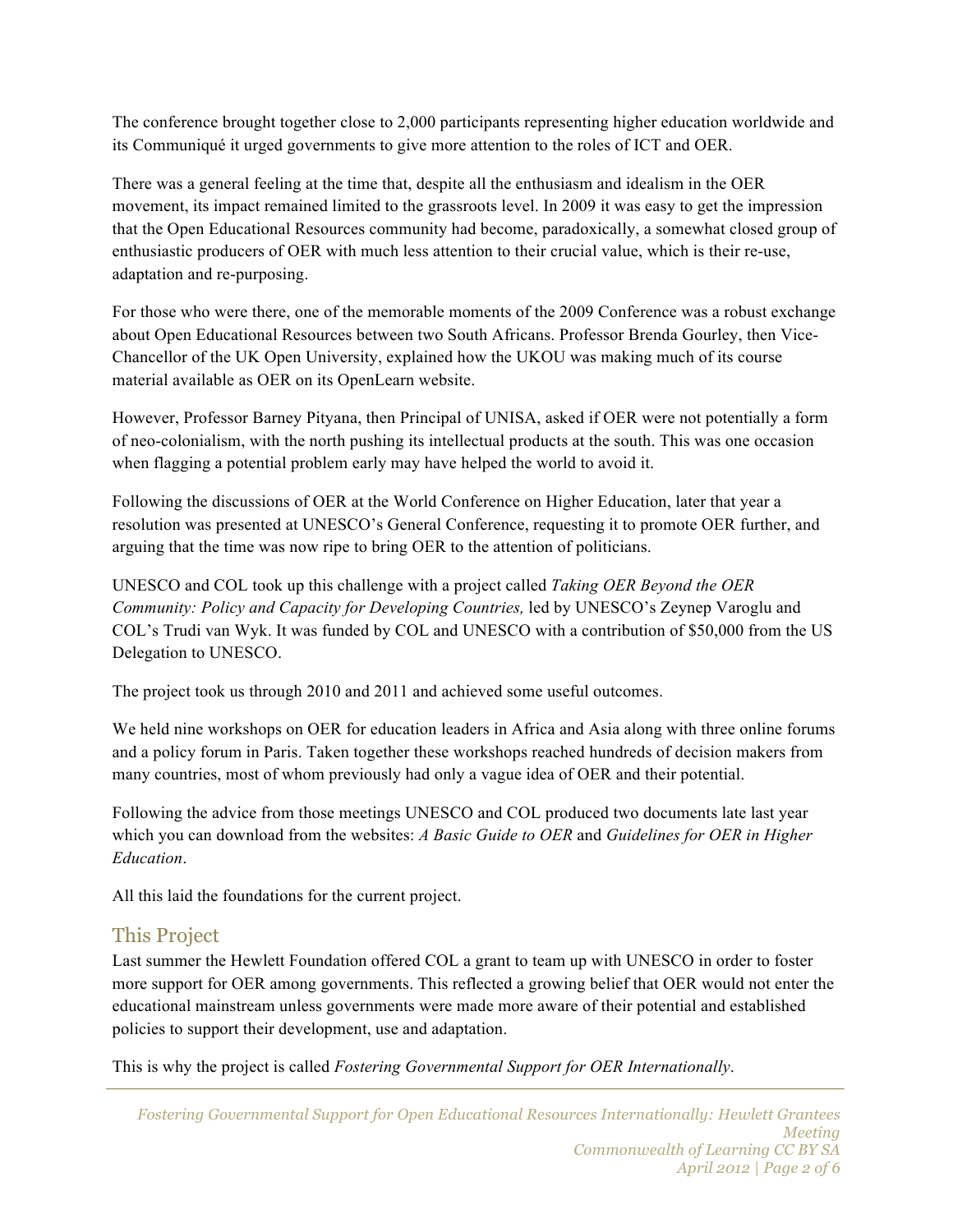#### *Elements of the Project*

The project has three interlinked activities.

First is a survey of governments about their policies or intentions regarding OER.

Second, we are conducting a series of six policy forums for governments in all UNESCO regions.

Third is the World OER Congress in June, which Zeynep Varoglu will talk about in a moment. An important aim of the Congress will be the debate and approval by governments of a Paris Declaration about OER.

Before we get to that let us update you on the survey and the regional policy forums.

## The Survey

A survey of all the governments is being conducted collaboratively by COL and UNESCO to find out whether they already have, or intend to develop, policies on OER. All the world's governments, including the provinces and states of some federal countries, have received survey questionnaires from COL or UNESCO or both.

To date we have received replies to the Survey from over 100 jurisdictions in all regions of the world. The responses are being analysed in South Africa and a report will be presented to the World OER Congress in June.

We are most grateful to members of the non-governmental OER community, especially those in the Creative Commons network who encouraged their governments to reply.

## Regional Policy Forums

The second activity is a series of Regional Policy Forums on OER for governments in all UNESCO regions. The rationale for these gatherings is that questionnaire surveys have their limits and that there is so little knowledge of OER among governments that face-to-face discussions between government officials with practitioners can help to raise awareness.

This assumption of limited awareness of OER in governments has been confirmed in the three forums that we have held so far.

A forum for the Anglophone Caribbean was held in Barbados in January. This was part of wider meeting ICTs in Education but it did allow senior government officials a chance to review the first draft of the Declaration on OER that will be presented to the World OER Congress in Paris in June and the meeting inspired several more countries to send in their survey questionnaires!

In February we held a two-day forum for Africa in Pretoria. This gave us a change to profile some of the very exciting OER developments in Africa, which indicate that the fears of cultural neocolonialism articulated by Barney Pityana three years ago are not the reality. OER in Africa are alive and well. A junior minister from Kenya even suggested the creation of OER units in Ministries!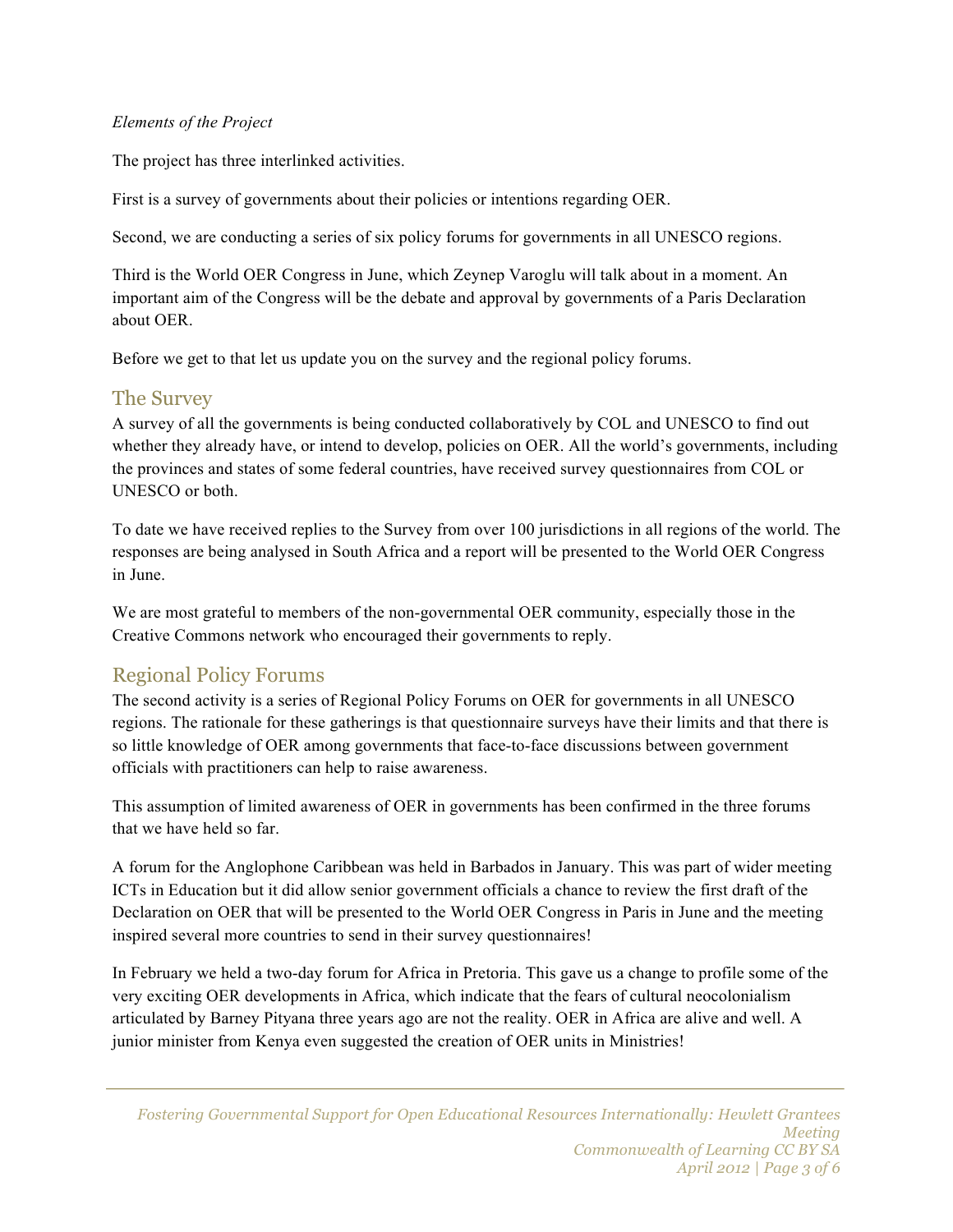Two weeks ago we held a forum in Rio de Janeiro for Latin America, where comments from governments led us to produce a new draft of the Paris Declaration. Governments and civil society interacted well. Indeed, the Creative Commons representative from Guatemala met her Minister of Education for the first time in Rio!

This Rio version of the Declaration will be further refined at the Policy Forum for UNESCO's Europe region next week. This region includes Canada, Israel and the US and the Forum will take place within the OpenCourseWare conference being held in Cambridge UK. Later in April we shall hold a forum for the Asia-Pacific Region in Bangkok and, finally, one for the Arab States in Oman in early May.

# Sir John Daniel

This is not the place for us to give you a detailed account of the responses received to the survey so far and the inputs of the regional forums but let us try to give you the flavour.

## Caribbean

Our first policy forum was in the Caribbean. When it convened only The Bahamas, Grenada, St. Vincent & The Grenadines and Trinidad & Tobago had return the questionnaire but most other countries have since responded. The meeting was primarily about introducing ICTs in schools and the assembled officials – mostly permanent secretaries, the most senior Ministry of Education officials in these countries – were very impressed by an example of the use of OER in producing materials for teacher training.

In developing learning materials for teachers about using ICTs in the classroom, the Cyril Potter College of Education in Guyana had found that by taking existing OER from a variety of sources and adapting them to Guyanese needs they greatly reduced both the cost and the time required to offer good materials to the teachers. Moreover the College faculty had found their engagement with OER a very satisfying professional activity.

This concrete and successful example of the local use of OER helped the participants to see OER less as an abstract concept and more as a practical benefit. The participants considered that OER are potentially a transformative development for education. They emphasised that designing one's own content and being part of the knowledge creation process was extremely important.

These Caribbean officials were concerned about how to foster regional collaboration, particularly among teachers, and to ensure multidirectional flows of OER in and out of the Caribbean. They hoped that the Caribbean region could to speak with one voice about OER through the Council of Ministers of CARICOM, the Caribbean Community.

## Africa

In the case of Africa replies from 17 countries showed that although none, with the exception of South Africa, have a distinct governmental policy on OER, the majority are active in the OER movement, mainly through institutions and individuals.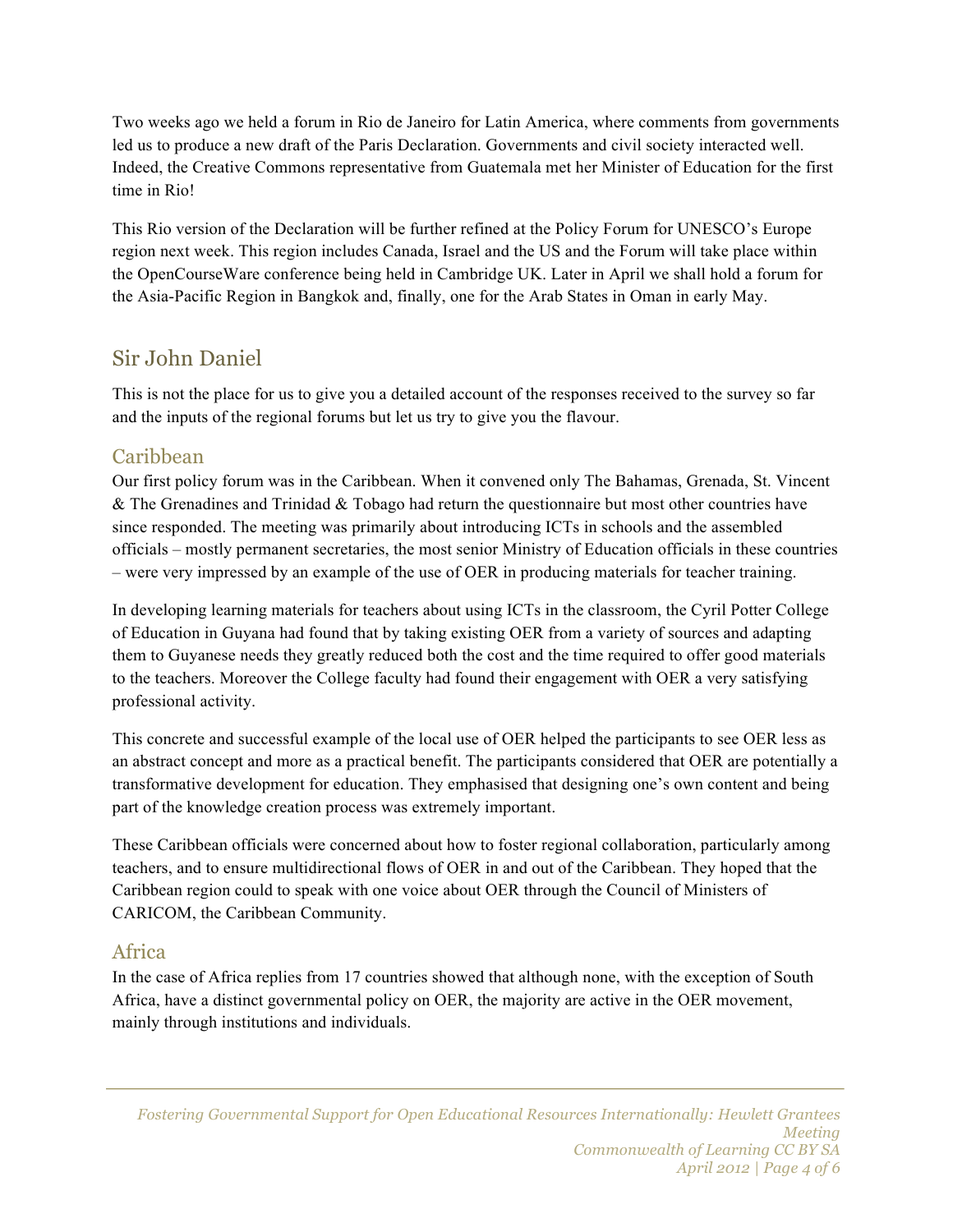In the minds of most respondents OER are closely associated with the introduction of ICTs in education or with the development of open and distance learning, or both.

In South Africa a policy decision to share OER under the Creative Commons Licence is already included in its Integrated Strategic Planning Framework for Teacher Education Development.

Most of the countries perceive the benefits of OER because of the flexible learning opportunities they offer and their cost-efficiency.

Major obstacles to their use are copyright, sustainability and above all connectivity constraints (the latter even in the case of South Africa).

Two countries (Mozambique and Niger) reported that participation in the OER movement was constrained by language and connectivity but expressed interest in becoming more active because of a growing need for quality educational resources both for students and teachers.

A common desire in the replies was for the countries, cultures and languages of the region to be part of the knowledge production process. Developing countries take this very seriously.

## Latin America

By the time of the Latin America forum in Rio two weeks ago we had received replies to the survey from eleven countries in the region from Argentina to Mexico. The Government of Brazil, in particular, had done a very thorough job of commenting on the draft Paris Declaration.

Seven of the countries reported some strategy or policy related to OER, often based on government portals of educational materials that offer teachers access to OER. However, following presentations, we realised that very few were actually OER in the sense of having explicit open licences.

Some governments have a wider range of policies that extend to ICTs and Open and Distance Learning, which may or may not include OER. Generally the use of ICTs is perceived as offering more equal opportunities in education.

Some of the replies mention the use of open licences such as Creative Commons, but this was less common. Indeed, governments at the Latin American forum urged us to include less jargon and simpler concepts in the next draft of the Paris Declaration, which we have tried to do.

Most of the countries perceive the benefits of OER because of the flexible learning opportunities they offer, their cost-efficiency and providing equity of access to educational opportunities.

Major obstacles to their use were cited as copyright (in Chile and Paraguay) sustainability and in some cases connectivity. Interestingly, while Guatemala sees language and cultural diversity as an obstacle to the development of OER, Chile considers that a common language and similar cultural backgrounds in Latin America are an asset for OER sharing and development in the future.